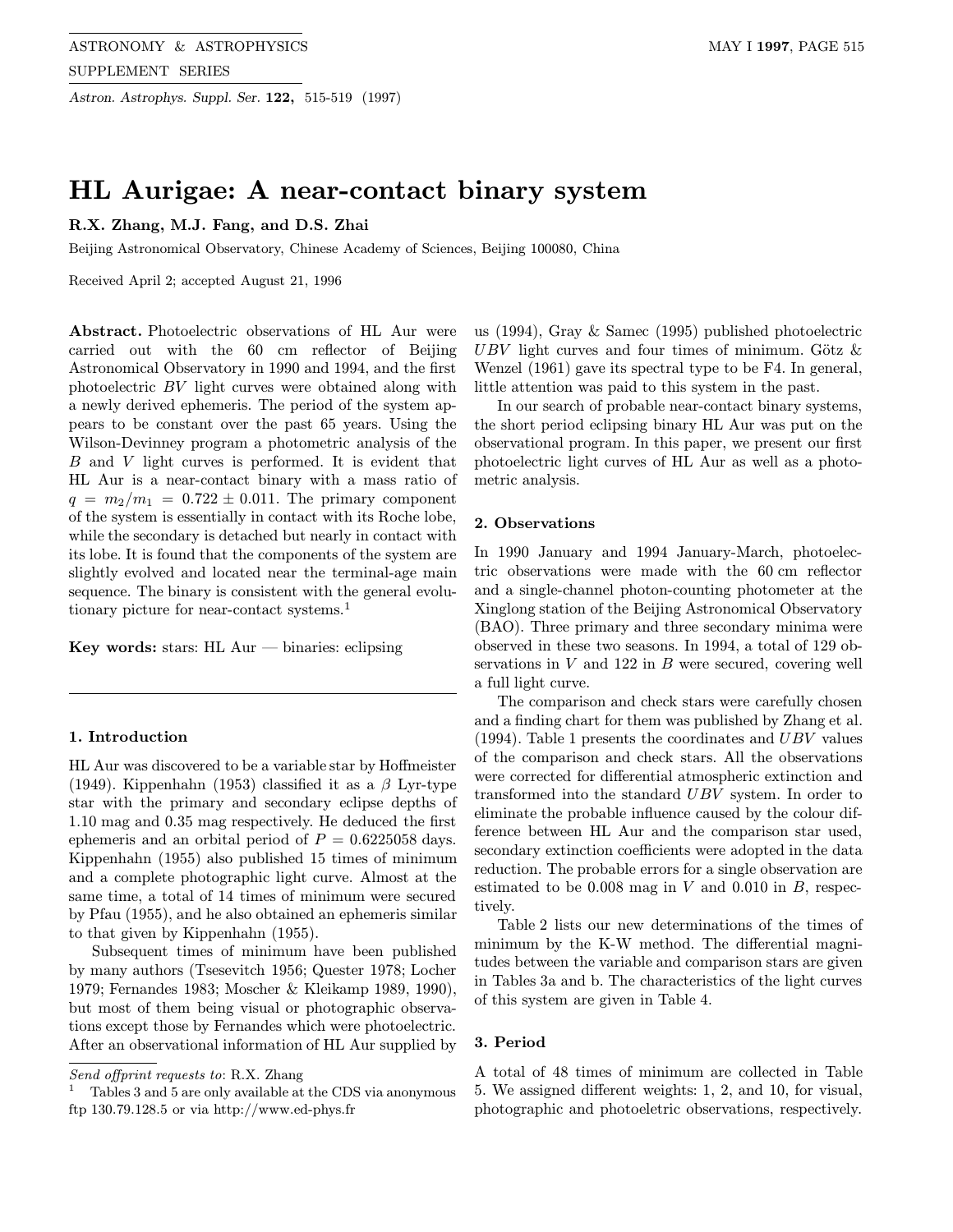Table 1. The coordinates and UBV values of the comparison and check stars

|                 | $\alpha_{2000}$           | 02000               |                  |                 |                   |
|-----------------|---------------------------|---------------------|------------------|-----------------|-------------------|
| Comparison star | $06^{\rm h}17^{\rm m}55'$ | $49^{\circ}45'26''$ | $10.94 \pm 0.03$ | $1.65 \pm 0.06$ | $1.2.20 \pm 0.08$ |
| Check star      | 06 17 24                  | 49 36 48            | $10.97 \pm 0.03$ | $0.50\pm0.01$   | $0.07 \pm 0.02$   |

Table 2. New times of minima of HL Aur

| JD(Hel.) 2400000+ | colour | Min. | m.e.   |
|-------------------|--------|------|--------|
| 47911.1722        |        | H    | 0.0015 |
| 47911.1728        | B      | Н    | 0.0013 |
| 47913.3470        |        |      | 0.0001 |
| 47913.3470        | B      | T    | 0.0002 |
| 47915.2162        | V      | T    | 0.0015 |
| 47915.2154        | B      | T    | 0.0007 |
| 49360.9873        | V      | H    | 0.0015 |
| 49362.2291        | V      | H    | 0.0006 |
| 49362.2274        | B      | H    | 0.0008 |
| 49363.1609        | V      | T    | 0.0005 |
| 49363.1616        | R      |      | 0.0004 |

A weight of 5 is given to the time of minimum derived from somewhat incomplete observations.

By the least squares method we obtain the following new linear ephemeris:

$$
JD(Hel). \text{MinI} = 2447913.3462 + 0.62250560 \times E. \tag{1}
$$

$$
\pm \qquad 11 \qquad \qquad 8
$$

From the photoelectric times of minimum a linear ephemeris is derived as follows:

$$
JD(Hel). MinI = 2447913.3460 + 0.62250577 \times E.
$$
 (2)

 $\pm$  6 22

The O-C values of the times of minimum are calculated from Eq. (1) and plotted in Fig. 1. It was found that the period of HL Aur appears to be constant over the past 65 years even though the visual and photographic observations display large scatter in the  $O - C$  diagram.

## 4. Photometric solutions

Based on the ephemeris (1), the observations of 1994 were combined into a single orbital cycle and the light curves of HL Aur in both  $V$  and  $B$  are shown in Fig. 2. The light curve of the system is essentially symmetric, although the average light level seems to be slightly brighter at phase 0.75 than at 0.25. The primary-ecilpse depth is 0.98 in V and 1.06 in B, the secondary-eclipse depth is 0.47 in V and 0.45 in B.

In the following photometric analysis, the observations are further combined into 59 normal points in V and 51



Fig. 1. The  $O - C$  diagram of the minimum times of HL Aur, the dots represent visual or photographic observations and the small circles represent photoelectric observations



Fig. 2. BV light curves and the synthetic light curves based on the photometric solutions of HL Aur. The synthetic light curves are shown with solid lines

points in B, respectively. The new, 1992 version of the Wilson-Devinney computing code (Wilson & Devinney 1971; Wilson 1990) is employed to perform the photometric solution of the B and V light curves simultaneously. In the Roche model, from the calibration of the statistical relations between stellar spectral/luminosity classes and effective temperature (de Jager & Nieuwenhuijzen 1987) the temperature of component 1 was fixed at  $T_1 = 6792 \text{ K}$ , corresponding to spectral type  $F4$  (Götz & Wenzel 1961). The gravity-darkening coefficients are adopted to be  $g_1 = g_2 = 0.32$  (Lucy 1967), and the bolometric albedo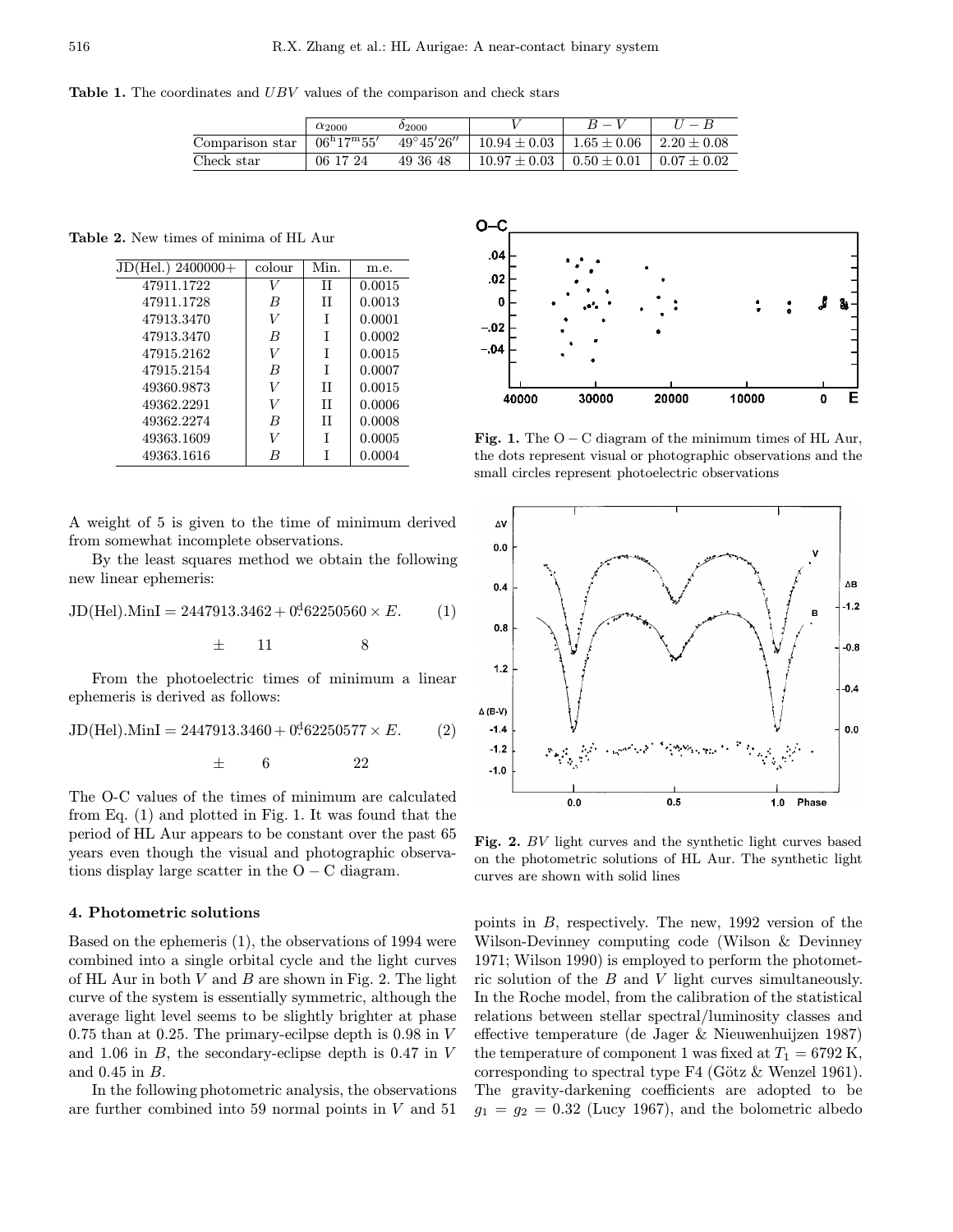Table 4. The light curve characteristics of HL Aur

|       | $\text{MaxI}(\phi = 0.25)$ | $MaxII(\phi = 0.75)$ | $\Delta$ MinI | $\Delta$ MinII | $MaxI - MaxII$ |
|-------|----------------------------|----------------------|---------------|----------------|----------------|
|       | 11.02                      | 11.00                | 0.98          | 0.47           | $0.02\,$       |
|       |                            |                      | 1.06          | 0.45           | 0.02           |
| $B-V$ | 0.42                       | $0.42\,$             |               |                |                |

to be  $A_1 = A_2 = 0.50$  (Rucinski 1969) in accordance with the assumed stellar convective envelope. From the tables in Al-Naimiy (1978) the limb-darkening coefficients are taken to be  $x_1 = 0.60, x_2 = 0.63$  for the V band and  $x_1 = 0.73$ ,  $x_2 = 0.80$  for the B band. The adjustable parameters are: the inclination  $i$ , the polar temperature of the secondary component  $T_2$ , the nondimensional surface potentials  $\Omega_1$  and  $\Omega_2$ , the luminosity of the primary (component 1) star  $L_1$  and the mass ratio  $q = m_2/m_1$ . Unfortunately, no photometric or spectroscopic information on the mass ratio  $q$  is available. In search of an approximate mass ratio, we carried out test solution by assuming mass ratio  $q_i = m_2/m_1 = 0.30, 0.50, 0.60, 0.65,$ 0.70, 0.75, 0.80, 0.85, 0.90, 1.05, 1.45, 2.0, and 2.5.

The test solution for each assumed  $q_i$  value started from the detached model (mode 2), but after a few runs in the iteration, the system converged into a semi-detached configuration with component 1 in contact with the inner critical equipotential surface of the binary system. Then computing mode 4 was used instead of mode 2 until a final convergent solution was reached. Figure 3 represents the sum of the weighted residuals,  $\Sigma_i$  for each assumed mass ratio  $q_i$ . It is found that the mass ratio of the system is most likely somewhere around  $q = 0.75$ , at which the test solution gives the smallest residuals in the  $\Sigma - q$  diagram. With this probable mass ratio we started again and let it be adjusted freely along with other adjustable parameters. In the last few runs the parameters  $g_1, g_2$  and  $x_1$  in both V and B bands are also made adjustable. However,  $A_1$ ,  $A_2$  and  $x_2$  seem to be not adjustable and no convergent values could be found for them. The final test converged into two slightly different solutions with nearly the same parameters and the same  $\Sigma$  value at  $q = 0.722$  for HL Aur, depending on the last mode (2 or 4) of the W-D program we used. Solution 1 indicates that the system is a detached binary with  $\Omega_1$  very close to  $\Omega_{\text{inn}}$  while solution 2 tells us that the system has a semi-detached configuration with the primary in contact with its Roche lobe. The two solutions are set out in Table 6. The theoretical light curves based on solution 2 is shown in Fig. 2 and the configuration of the system is given in Fig. 4. Almost the same theoretical light curve and configuration as those in Figs. 2 and 4 could be found for HL Aur based on solution 1. Figure 2 displays a good, full-orbit fitting between the theoretical and observed light curves.



Fig. 3. The behaviour of  $\Sigma$  as a function of the mass ratio q



Fig. 4. The configuration of HL Aur

#### 5. Discussion

(1) In our photometric analysis, HL Aur is found to be a near-contact binary system. The primary component is in contact or almost in contact with its Roche lobe and the secondary is inside but very close to its Roche lobe. The values of the filling factor of Roche lobe  $r_1/r_{1, \text{inn}}$  and  $r_2/r_{2,\text{inn}}$  are derived to be 0.9970 and 0.9442 from solution 1, and 1.00 and 0.9483 from solution 2, respectively.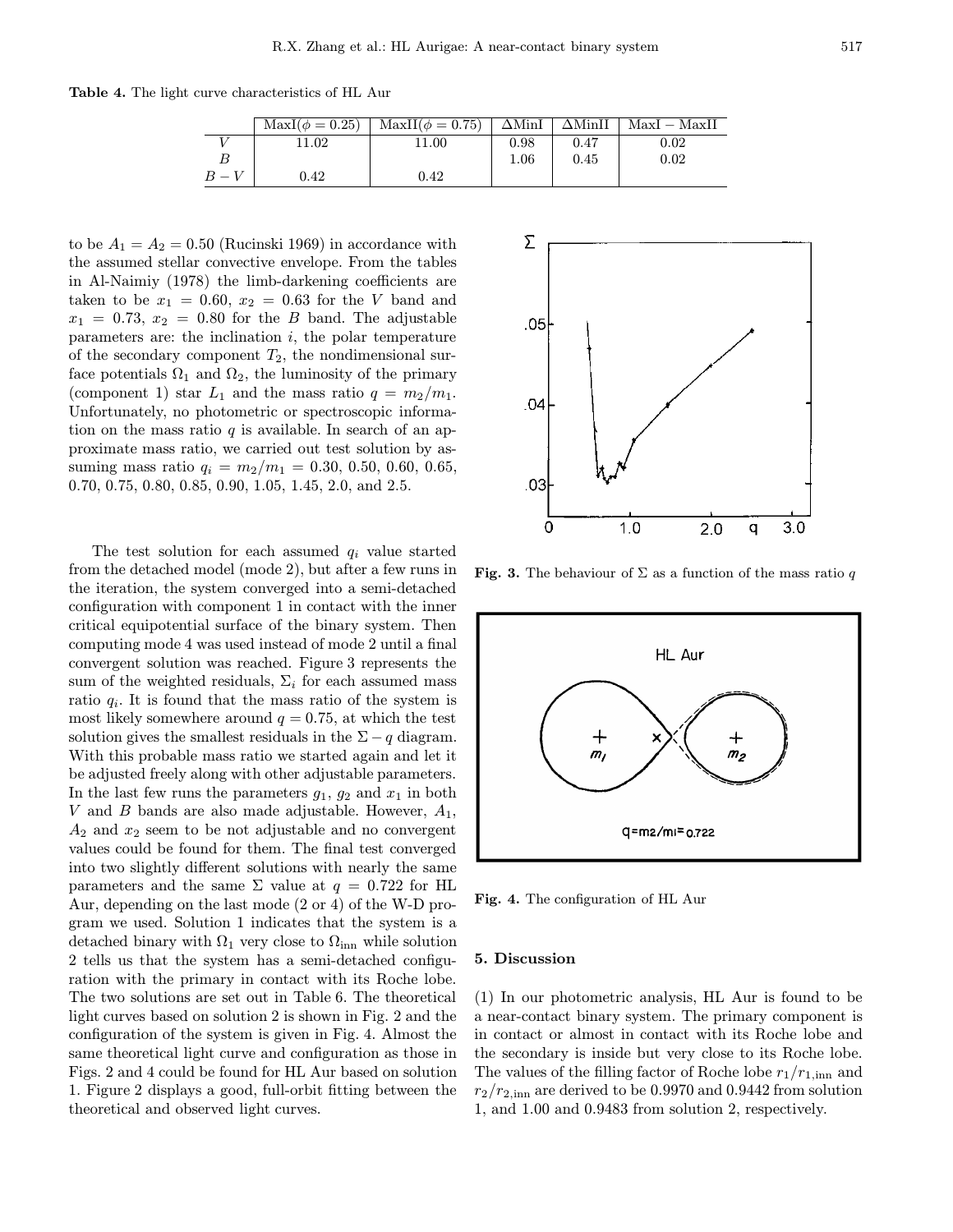| Mode               |                         | Detached            | Semi-detached     |                     |  |
|--------------------|-------------------------|---------------------|-------------------|---------------------|--|
|                    | 5500 Å                  | 4500 Å              | 5500 Å            | 4500 Å              |  |
| $L_1/(L_1+L_2)$    | $0.766 \pm 0.011$       | $0.793 \pm 0.010$   | $0.766 \pm 0.011$ | $0.793 \pm 0.012$   |  |
| $x_1$              | $0.555 \pm 0.060$       | $0.782 \pm 0.047$   | $0.555 \pm 0.067$ | $0.782 \pm 0.063$   |  |
| $x_2$              | $0.630*$                | $0.800*$            | $0.630*$          | $0.800*$            |  |
| i.                 | $84\degree 88 \pm 0.07$ |                     | $84.75 \pm 0.24$  |                     |  |
| $q = m_2/m_1$      |                         | $0.722 \pm 0.008$   | $0.722 \pm 0.011$ |                     |  |
| $g_1$              |                         | $0.310 \pm 0.065$   | $0.310 \pm 0.065$ |                     |  |
| 92                 |                         | $0.293 \pm 0.055$   | $0.293 \pm 0.047$ |                     |  |
| $A_1$              | $0.50*$                 |                     | $0.50*$           |                     |  |
| $A_2$              | $0.50*$                 |                     | $0.50*$           |                     |  |
|                    | Comp.1                  | Comp.2              | Comp.1            | Comp.2              |  |
| T                  | $6792K*$                | $5683 \pm 0015K$    | $6792K*$          | $5678 \pm 0016K$    |  |
| Ω                  | $3.2883 \pm 0.0084$     | $3.3993 \pm 0.0107$ | $3.2811*$         | $3.3900 \pm 0.0150$ |  |
| $r_{\rm pole}$     | $0.3825 \pm 0.0015$     | $0.3129 \pm 0.0020$ | 0.3835            | $0.3141 \pm 0.0012$ |  |
| $r_{\rm point}$    | $0.5113 \pm 0.0030$     | $0.3785 \pm 0.0025$ | 0.5335            | $0.3819 \pm 0.0030$ |  |
| $r_{\rm side}$     | $0.4034 \pm 0.0019$     | $0.3253 \pm 0.0024$ | 0.4046            | $0.3267 \pm 0.0014$ |  |
| $r_{\rm back}$     | $0.4326 \pm 0.0025$     | $0.3495 \pm 0.0032$ | 0.4343            | $0.3514 \pm 0.0019$ |  |
| $\Omega_{\rm inn}$ | $3.2811*$               |                     | $3.2811*$         |                     |  |
| Σ                  | 0.0297                  |                     | 0.0300            |                     |  |

Table 6. Photometric solutions of HL Aur

\* assumed.

(2) The surface temperature difference between the two components is computed to be about  $\Delta T = 1110$  K and the temperature of the secondary is derived as  $T_2 = 5680$  K, corresponding to a spectral type of G3-4 (de Jager & Nieuwenhuijzen 1987).

(3) Knowing the period, relative radii,and mass ratio we obtain the mean density of the two components as  $\overline{\rho}_1$  = 0.43 g cm<sup>-3</sup> and  $\overline{\rho}_2$  = 0.59 g cm<sup>-3</sup> (see Table 7) via the formula of Mochnacki (1981). For zero-age main sequence stars with spectral types F4 and G4, the average density should be about 1.1 and 1.6, and for terminal-age main sequence stars with the same spectral types it should be 0.45 and 0.65, respectively. Therefore, the two components are approximately the same value as the terminalage main sequence stars of the same spectral types, respectively. It means that the two components are slightly evolved and located near the terminal-age main sequence.

(4) According to the statistical study by Zhai et al. (1989) the ratio of mean density for the two components is close to unity in near-contact binary systems, this is in marked contrast with the classical Algol systems for which the density ratio of the two components are usually near a value of  $\sim 0.30$ . The above-obtained density ratio between the two components of HL Aur is consistent with the general evolutionary picture for near-contact binary systems (Zhai et al. 1989).

(5) From our photometry the luminosity of the primary component makes some 4/5 of the total output of the system. Differential magnitude measurements between the comparison and standard stars give a colour index  $B - V$  of HL Aur as 0.42 during the maximum. If we

consider that the coordinates of this system are close to the Galactic equator, and the de-reddened  $B - V$  value is smaller than 0.42, then, from the density -colour diagram for near-contact semi-detached binaries with spectral types A–F (Zhai et al. 1989; Mochnacki 1981) we see that the primary component of this system is most likely located near the terminal age main sequence.

From the criteria described above we may conclude that the system is a near-contact binary with the primary component just filling or close to its Roche lobe and the secondary near its Roche lobe, but from the O-C diagram of the times of minimum rapid mass transfer does not appear to have occurred in this system. According to the criteria given by Shaw (1990, 1994) the secondary component could be more evolved than the primary, but in our view the components of HL Aur seem to be in nearly the same evolutionary stage. Because the mass transfer has just started , the mass transferred from the primary to the secondary component is apparently not sufficient to speed up the evolutionary process of the secdonary, which appears still to be located near the terminal-age main sequence.

The criterion needs further study and test by future photometric and spectroscopic observations.

Acknowledgements. This research has been supported by the Major National Scientific Projects and the Astronomical Council of the Chinese Academy of Sciences. The authors would like to thank Dr. L.Z. Shen for helpful discussions. Thanks are also given to the United Laboratory for Optical Astronomy, China for providing the necessary observing time at the telescope.